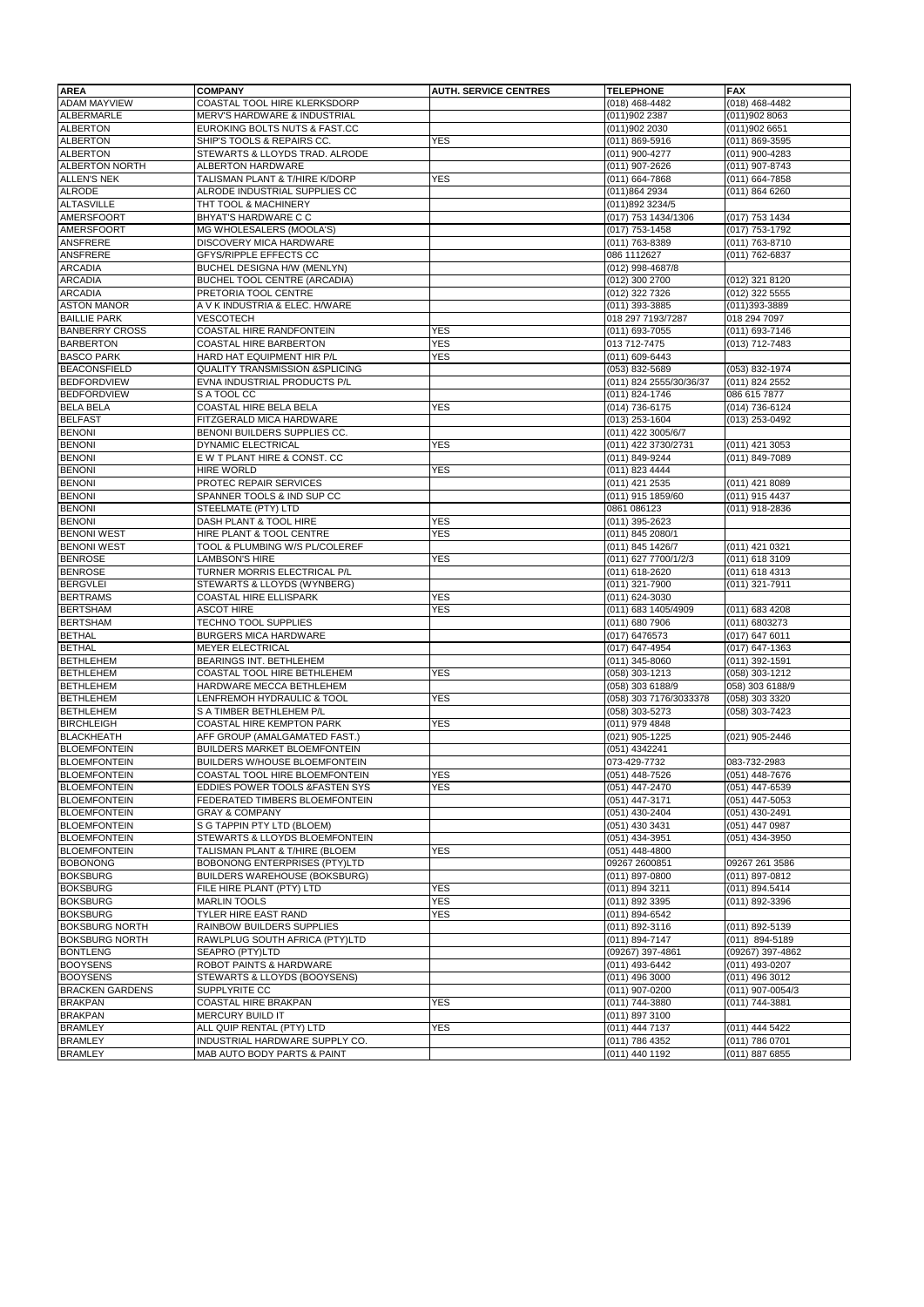| <b>AREA</b>                                     | <b>COMPANY</b>                                                | <b>AUTH. SERVICE CENTRES</b> | <b>TELEPHONE</b>                          | <b>FAX</b>                       |
|-------------------------------------------------|---------------------------------------------------------------|------------------------------|-------------------------------------------|----------------------------------|
| <b>BRAMLEY</b>                                  | REBEL PLANT HIRE & SALES                                      | <b>YES</b>                   | (011)882 1048                             | (011) 882 4408                   |
| <b>BRAMLEY</b>                                  | <b>SCANLEN ENG.SUPP P/L</b>                                   |                              | (011) 809-6740                            | (011) 887-0577                   |
| <b>BRITS</b>                                    | <b>BEARINGS INT. BRITS</b>                                    |                              | (012) 252-7955/6                          | (012) 252-7955/6                 |
| <b>BRITS</b>                                    | <b>BUILD AND SAVE</b>                                         |                              | (012) 252 1290                            | (012) 252 1043                   |
| <b>BRITS</b>                                    | <b>BUILDING CENTRE BRITS</b>                                  |                              | (012) 252-3619                            | (012) 252-3619                   |
| <b>BRITS</b>                                    | <b>COASTAL HIRE BRITS</b>                                     | YES                          | (012) 252-6177                            | (012) 252-6106                   |
| <b>BRITS</b>                                    | VALVE & MINING SUPPLIES BRITS                                 |                              | (012) 252 3116                            |                                  |
| <b>BRITS</b>                                    | TALISMAN PL&TOOL HIRE BRITSCC                                 | YES                          | (012) 252-3884                            |                                  |
| <b>BRIXTON</b>                                  | HI-TECH INDUSTRIAL SERVICES CC                                |                              | (011) 837 0131                            |                                  |
| <b>BRIXTON</b>                                  | HI-TECH INDUSTRIAL SERVICES                                   | <b>YES</b>                   | (011) 8370131                             |                                  |
| <b>BROADHURST</b>                               | FILTRATION AFRICA (PTY) LTD                                   |                              | (00267) 395-7019                          | (00267) 395-7069                 |
| <b>BROEDERSTROOM</b><br><b>BRONKHORSTSPRUIT</b> | GERALL P/L (SMALL TOOL SERV)<br>COASTAL HIRE BRONKHORSTSPRUIT | YES                          | 083 625 0311                              | (012) 313 4342                   |
| <b>BROOKLYN SQUARE</b>                          | COASTAL TOOL HIRE PTA EAST                                    | <b>YES</b>                   | (013) 932-2429<br>(012) 991-5255          | (012) 991-5262                   |
| <b>BRUMA</b>                                    | EASTGATE MICA HARDWARE                                        |                              | (011) 616 4129/30                         | (011) 622 3468                   |
| <b>BRUMA</b>                                    | <b>MEGA MICA EASTGATE</b>                                     |                              | (011) 616-4129                            | (011) 622-6034                   |
| <b>BURGERSFORT</b>                              | BEARINGS INT. BURGERSFORT                                     |                              | (013) 231-8306                            | (013) 231-8308                   |
| <b>BURGERSFORT</b>                              | <b>BOLT &amp; ENGINEERING DIST</b>                            |                              | (013) 230-3820                            |                                  |
| <b>BURGERSFORT</b>                              | <b>BUILDING CENTRE BURGERSFORT</b>                            |                              | (013) 785-9300                            | (013) 785-9301/2                 |
| <b>BUSHBUCK RIDGE</b>                           | BUILDING CENTRE BUSHBUCK RIDGE                                |                              |                                           |                                  |
| <b>CAPE TOWN</b>                                | <b>FOWKES BROS</b>                                            |                              | (021) 873-3968/9                          | (021) 511-5314                   |
| CARLETONVILLE                                   | JACK'S PAINT & H/W                                            |                              | (018) 788-3422                            | (018) 788-3641                   |
| <b>CAROLINA</b>                                 | VAN DER WALT, A P                                             |                              | (017) 843 1051                            | (017) 843 1797                   |
| <b>CENTURION</b>                                | <b>BUILDERS WAREHOUSE CENTURION</b>                           |                              | (012) 661-6965                            | (012) 661-6965                   |
| <b>CENTURION</b>                                | COASTAL TOOL HIRE CENTURION                                   | YES                          | (012) 653-2551                            | (012) 653-2553                   |
| <b>CENTURION</b>                                | PASSIONATE TOOLS                                              | <b>YES</b>                   | (012) 653 9940                            | (012) 653 2044                   |
| <b>CENTURION</b>                                | TALISMAN HIRE & SUPPLIES SA PL                                |                              | (012) 653 7995                            | (012) 653 2164                   |
| <b>CENTURION</b>                                | TALISMAN PLANT & T/H CENTURION                                | YES                          | (012) 653-0607                            | (012) 653-2901                   |
| <b>CHLOORKOP</b>                                | ALPHA BUILDERS SUPPLY                                         |                              | (011) 976 3118                            | (011) 976 3290                   |
| <b>CLEVELAND</b>                                | POWERTOOL PLUS                                                |                              | (011) 615 4774                            | (011) 6154445                    |
| <b>CLUBVIEW</b>                                 | ACORN FASTENERS CC                                            |                              | (012) 653 2534                            | (012) 653 2533                   |
| <b>DANHOF</b>                                   | M & G FASTENERS PTY LTD                                       | YES                          | (051) 448 8339/605                        | (051) 447 0153                   |
| DELAREYVILLE                                    | DELAREYVILLE KABINETWERKE                                     |                              | (053) 948-1318                            | (053) 948-1318                   |
| <b>DENVER</b>                                   | ALSTAN INDUSTRIAL SUPPLIES                                    |                              | (011) 626 2942/3/4                        | (011) 626 2024                   |
| DIE HEUWEL                                      | H B ABRASIVES & MINING SUP.CC                                 |                              | (013) 692-7977/8                          | (013) 692-7979                   |
| DIE HEUWEL                                      | JACK'S PAINT & H/W WITBANK                                    |                              | (013) 656-6485                            | (013) 656-0116                   |
| DIE HEUWEL                                      | TALISMAN PLANT & TOOL(WITBANK)                                | YES                          | (013) 697-0355                            | (013) 692-5188                   |
| <b>DOUGLAS</b>                                  | <b>GWK BEPERK</b>                                             |                              | (053) 298-8219                            | (053) 298-1795                   |
| <b>DULLSTROOM</b>                               | COASTAL HIRE DULLSTROOM                                       | <b>YES</b>                   | (013) 254-0431                            |                                  |
| <b>DULLSTROOM</b><br><b>DUNSWART</b>            | DULLSTROOM PLANT HIRE<br>COLEREEF (PTY) LTD                   | YES                          | 082-564-6585                              |                                  |
| <b>DUNSWART</b>                                 | STEWARTS&LLOYDS B/BURG&SPRINGS                                |                              | (011) 914 3445<br>(011) 917-0778          | (011) 914 3392<br>(011) 917-0769 |
| <b>DUNSWART</b>                                 | TOOL CENTRE (BENONI) PTY LTD                                  |                              | (011) 747 1400                            | (011) 845-2679                   |
| <b>EAST RAND</b>                                | BEARINGS INT. EAST RAND                                       |                              | (011) 345-8000                            | (011) 392-1591                   |
| <b>EAST RAND</b>                                | <b>CDM INDUSTRIAL</b>                                         |                              | (011) 362 4287/8                          | (011) 812 1926                   |
| <b>EDENGLEN</b>                                 | EDEN BEARING & ENG. SUPPL                                     |                              | (011) 609-2038/9                          | (011) 452-6518                   |
| <b>EDENGLEN</b>                                 | JAMAC TECHNOLOGICAL INDUSTRIES                                | <b>YES</b>                   | (011) 452-4503                            | (011) 452-5426                   |
| <b>EDENGLEN</b>                                 | PAUL'S FORKLIFT SERVICES P\L                                  |                              | (011) 452 2143                            | (011) 609 3501                   |
| <b>EDENGLEN</b>                                 | RELIABLE BOLT (PTY) LTD.                                      |                              | (011) 609 7946                            | (011) 452 2233                   |
| <b>EDENVALE</b>                                 | ACCESS WORLD (PTY) LTD                                        |                              | (011) 663-9200                            | (011)                            |
| <b>EDENVALE</b>                                 | <b>BOLTSTOP CC</b>                                            |                              | (011) 609-4921                            | (011) 609-5068                   |
| <b>EDENVALE</b>                                 | BUILDERS WAREHOUSE EDENVALE                                   |                              | (011) 453-2935                            | (011) 453-2901                   |
| <b>EDENVALE</b>                                 | DIRECT INDUSTRIAL TOOL SERVICE                                |                              | (011) 452 3958                            |                                  |
| <b>EDENVALE</b>                                 | EDENVALE HIRING SERVICES C.C.                                 |                              | (011) 524-0909                            |                                  |
| <b>EDENVALE</b>                                 | EDENVALE INDUSTRIAL SUPPLIES                                  |                              | (011) 453 1798                            | (011) 453 0986                   |
| <b>EDENVALE</b>                                 | ELCARBO ABRASIVE & ALLIED PROD                                |                              | (011) 397-8900                            | (011) 397-8953                   |
| <b>EDENVALE</b>                                 | LEGENT PLANT HIRE CC                                          | <b>YES</b>                   | (011) 524-0909                            | (011) 524-0908                   |
| <b>EDENVALE</b>                                 | <b>SLADDEN &amp; MILNE</b>                                    |                              | (011) 452 4304                            | (011) 4526365                    |
| <b>EDENVALE</b>                                 | FOURHIRE GROUP BOKSBURG CC                                    | YES                          | (011) 454-1827                            |                                  |
| <b>EDENVALE</b>                                 | GLOBAL TOOL & PLANT HIRE CC                                   | YES                          | (011) 452-6155                            |                                  |
| <b>EDLEEN</b>                                   | INDUSTRIAL VALVE ENG.SUP.                                     |                              | (011) 394 2076                            | (011) 394 2476                   |
| <b>ELLISRAS</b>                                 | <b>BOLT &amp; ENGINEERING DIST</b>                            |                              | (014) 763-6717                            |                                  |
| <b>ELLISRAS</b>                                 | ELITE MICA H/W PTY LTD                                        |                              | (014) 763-2448                            | (014) 763 5032                   |
| <b>ELSPARK</b>                                  | JACKS PAINT SUNWARD                                           |                              | (011) 913-0764                            | (011) 913-1603                   |
| <b>ERMELO</b>                                   | <b>DIMAG CC</b>                                               |                              | (017) 811 2603                            | (017) 811 5259                   |
| <b>ERMELO</b><br><b>ERMELO</b>                  | <b>ERMELO IMPLEMENTE</b><br>MICA HARDWARE ERMELO              |                              | (017) 8112765<br>(017) 819 7491/2         | (017) 819-3431<br>(017) 8197150  |
|                                                 |                                                               |                              |                                           |                                  |
| <b>EXCOM</b><br><b>F/GLEN</b>                   | BENRAY TOOL WHOLESALERS CC<br>TALISMAN PLANT & T/HIRE F/GLEN  | <b>YES</b>                   | (011) 683-8350/434-3560<br>(012) 991-1022 | (011) 683-0110<br>(012) 991-1023 |
| <b>FAERIA GLEN</b>                              | BUILDERS WAREHOUSE FAERIA GLEN                                |                              | (012) 991-4880                            | (012) 991-4887                   |
| <b>FAERIE GLEN</b>                              | TALISMAN PLANT & T/H BOSCHKOP                                 | YES                          | (012) 809-2200                            | (012) 809-1721                   |
| <b>FAIRLANDS</b>                                | BIZ IQ O/S SOL. (TOOLS 2 GO)                                  |                              | (011) 476-4499                            | $(011)$ 476-7517                 |
| <b>FARRAMERE</b>                                | MANNY'S HARDWARE SUPP (PTY)LTD                                |                              | (011) 578-5600                            | (011) 395-1070                   |
| <b>FARRARMERE</b>                               | <b>MICAN TRADING</b>                                          |                              | (011) 918-3502                            | (011) 918-3513                   |
| <b>FARRARMERE</b>                               | RIETPAN HARDWARE CC                                           |                              | (011) 571-6400                            | (011) 395 1914                   |
| <b>FARREMERE</b>                                | DACH PLANT & TOOL HIRE                                        |                              | (011) 395 2623                            | (011) 973 1177                   |
| <b>FERNDALE</b>                                 | PERFORMANCE PLANT HIRE P/L                                    | YES                          | (011) 792-1224/2703                       | (011) 792-2100                   |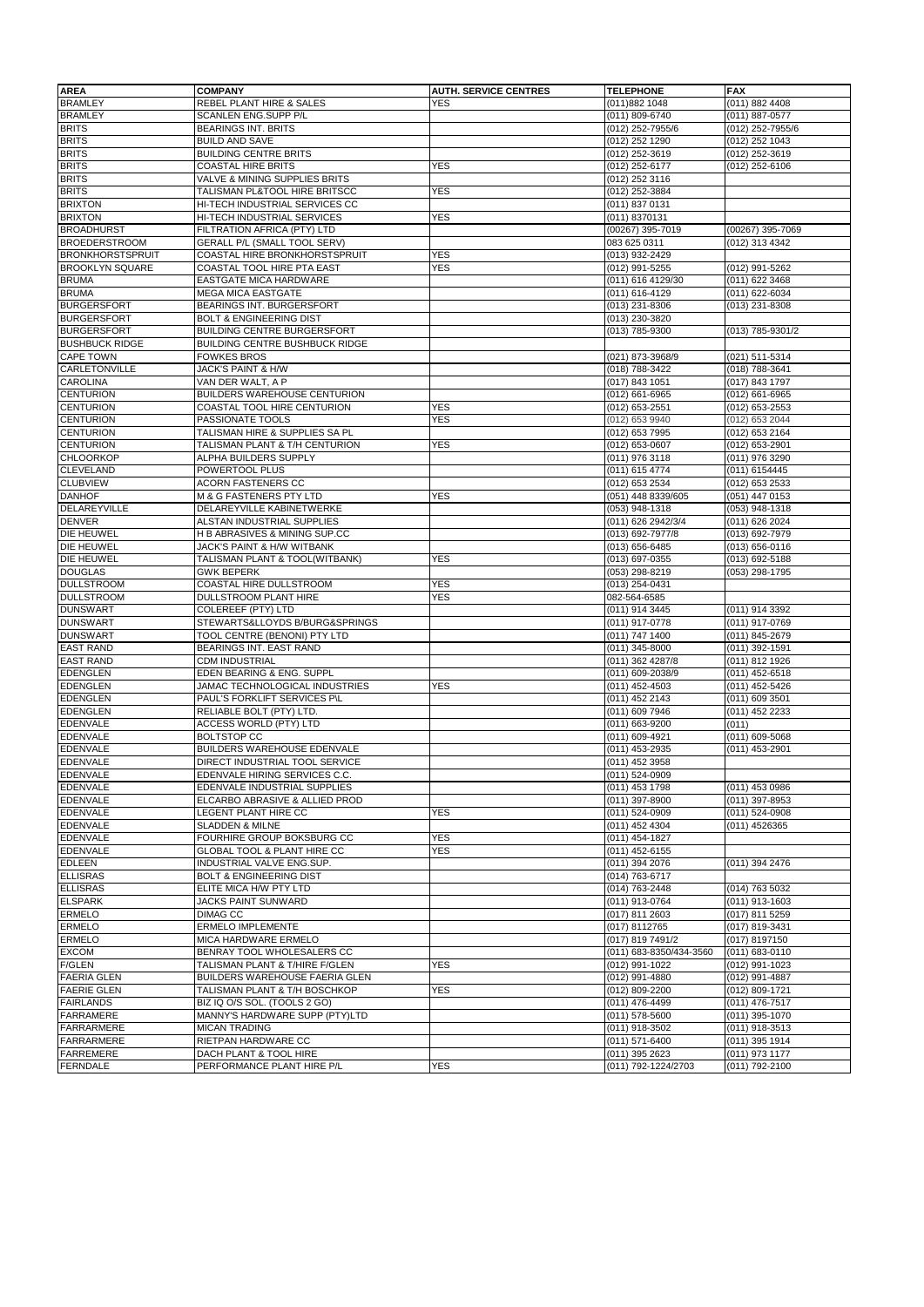| <b>AREA</b>             | <b>COMPANY</b>                            | <b>AUTH. SERVICE CENTRES</b> | <b>TELEPHONE</b>    | <b>FAX</b>          |
|-------------------------|-------------------------------------------|------------------------------|---------------------|---------------------|
| <b>FLORIDA</b>          | ALL MARKET SUPPLIES                       |                              | (011) 660-4661/4/5  | (011) 660.4670      |
| <b>FLORIDA</b>          | <b>B T F TOOL SUPPLIES</b>                |                              | (011) 672 8172      | (011) 672 8304      |
| <b>FLORIDA</b>          | <b>DIEMIENIET AGENCIES</b>                |                              | (011) 672 7308/9    |                     |
| <b>FLORIDA</b>          | FLORIDA H/WARE & MOTOR SPARES             |                              | (011) 672-4162      | $(011) 672 - 4162$  |
| <b>FOCHVILLE</b>        | ALPHA ELEKTRIES (RUDOLPH H/W)             |                              | 018 7713212         |                     |
| <b>FONTAINEBLEAU</b>    | TYLER HIRE & EQUIP.CC/ REYNOLD            | <b>YES</b>                   | (011) 792 4409      | (011) 792 5773      |
| <b>FONTEINRIET</b>      | SIZISA INDUSTRIAL SUPPLIES                |                              | (011) 822-1342      | (011) 822-1330      |
| <b>FORDSBURG</b>        | PRESIDENT BOLT & TOOL                     |                              | (011) 836 9736/7    | (011) 834 1162      |
| <b>FORDSBURG</b>        | TEMSIK BOLT & NUT WHOLESALERS             |                              | (011) 833 1320      | (011) 834 7300      |
| <b>FOURWAYS</b>         | BUILDERS WAREHOUSE FOURWAYS               |                              |                     | $(011)$ 467-1776    |
|                         |                                           |                              | (011) 705-1113      |                     |
| <b>FOURWAYS</b>         | <b>MEGA MICA FOURWAYS</b>                 |                              | $(011)$ 467-4865    | 086 632-7701        |
| <b>FRANCISTOWN</b>      | BUILDING MATERIAL SUPPLIES PTY            |                              | 09267 2414444       | 09267 2414440       |
| <b>FRANCISTOWN</b>      | THE BOLT SHOP                             |                              | 09267 241-4063      | 09267 241-4063      |
| <b>GABERONE</b>         | COSMIC (PTY) LTD                          |                              | 09267 3953327       | 09267 3953509       |
| <b>GABERONE</b>         | SHARPS ELECTRICAL (PTY) LTD               | <b>YES</b>                   | 09267 3952341       | (09267) 395 1416    |
| GABERONE BOTSWAN        | BUILDERS MERCHANTS BOTSWANA PT            |                              | 09267 3922811       | (09267) 392 2941    |
| <b>GARDEN VIEW</b>      | <b>IDEAL ELECTRICAL &amp; MINING SUPP</b> |                              | (011) 616 8272/82   | (011) 616 8283      |
| <b>GARDENVIEW</b>       | DIAMOND PRODUCTS CAPE(PTY)LTD             |                              | (011) 622-4660      | (011) 622-2840      |
| <b>GARSFONTEIN</b>      | <b>GLASS SPECIFICS CC</b>                 |                              | (012) 361-6664      | (012) 361-6865      |
| <b>GARSFONTEIN</b>      | LANCE ENGINEERING TOOLS & CUT             |                              | (012) 541 3507      | (012) 541 3506      |
| <b>GARSFONTEIN</b>      | MAGNA PLANT AND TOOL HIRE                 | <b>YES</b>                   | (012) 653 7275      | (012) 653 7277      |
| <b>GARSFONTEIN</b>      | RENEGADE CONSTRUCTION SYSTEMS             |                              | (012) 361 4685      | (012) 361 4685      |
| <b>GARSFONTEIN EAST</b> | ULTIMATE SAFETY & TOOL SOL. CC            |                              | (012) 622-3611      | (012) 662-3613      |
| <b>GEDULD</b>           | DIESEL ELECTRIC INDUSTRIAL P/L            |                              | (011) 811 6635      | (011) 811 6075      |
| <b>GERMISTON</b>        | BEARINGS INT. GERMISTON                   |                              | (011) 825 1624      | (011) 825 6471      |
| <b>GERMISTON</b>        | MALOONS HARDWARE PTY LTD                  |                              | (011) 873 9020/1/2  | (011) 825 7787      |
| <b>GERMISTON</b>        | THE SWIFT INDUSTRIAL SUP.CO               |                              | (011) 827 5935      | (011) 824 2125      |
| <b>GEZINA</b>           | <b>POWERDEK</b>                           | YES                          | (012) 335-1853/4    | (012) 335-1932      |
| <b>GEZINA</b>           | BUILDERS WAREHOUSE GEZINA                 |                              | (012) 329-6600      | (012) 329-6615      |
| <b>GEZINA</b>           | SERG POWER TOOL                           |                              | (012) 330 2170      | (012) 3302170       |
| <b>GHANZI</b>           | <b>G F S HARDWARE</b>                     |                              | (00267) 659-6777    | (00267) 659-6777    |
| <b>GIYANI</b>           | <b>BUILDING CENTRE GIYANI</b>             |                              | (015) 602-2760      |                     |
| <b>GLEN EAGLES</b>      | BUILDERS WAREHOUSE GLEN EAGLES            |                              | (011) 432-1254      |                     |
| <b>GLENSTANTIA</b>      | COASTAL HIRE MIDRAND (HUMELI)             |                              | (011) 805-7184      | (011) 315-2598      |
| <b>GLENVISTA</b>        |                                           |                              |                     |                     |
|                         | COASTAL TOOL HIRE ALBERTON                | YES                          | (011) 869-4632      | (011) 869-4633      |
| <b>GREENHILLS</b>       | N. BERGAMI ENG. SERVICES                  |                              | (011) 467 7046      |                     |
| GROBLERSDAL             | COASTAL HIRE GROBLERSDAL                  |                              | (013) 262-4898/9    | (013) 262-2985      |
| <b>GROBLERSDAL</b>      | GROBLERSDAL HOUTWERK SENTRUM              |                              | (013) 2623164       |                     |
| <b>GROBLERSDAL</b>      | FOREST TOOL HIRE                          | <b>YES</b>                   | (013) 262-4898/9    |                     |
| <b>HALFWAY HOUSE</b>    | ENSERCO SUPPLIES CC                       |                              | (011) 314 1000      | (011) 314 1498      |
| <b>HALFWAY HOUSE</b>    | FERREIRAS SAND & BUILDING MAT.            |                              | (011) 310 1200      | (011) 310 1202      |
| <b>HALFWAY HOUSE</b>    | MAGIC BUILDERS CENTRE MIDRAND             |                              | (011) 805-3598      | (011) 312-1428      |
| <b>HALFWAY HOUSE</b>    | P H I DISTRIBUTORS CC                     |                              | (011) 315-4711      | (011) 315-4377      |
| <b>HALFWAY HOUSE</b>    | SPRINGBOK HIRE SERVICES CC                | <b>YES</b>                   | (011) 444 7100      | (011) 315 7218      |
| <b>HARRISMITH</b>       | DAKOTA HARRISMITH WHOLESALERS             |                              | (058) 6221194       | (058) 622 1197      |
| <b>HARRISMITH</b>       | DE WITT & THAELE HARDWARE                 |                              | (058) 713-1179/6068 | (058) 713-0095/4737 |
| <b>HARTBEESPOORT</b>    | TALISMAN PLANT & T/H HARTBEES             | <b>YES</b>                   | (012) 259-0509      |                     |
| <b>HAZYVIEW</b>         | LAEVELD BOUHANDELAARS HAZYVIEW            |                              | (013) 737-7142      | (013) 737-6585      |
| <b>HEIDELBURG</b>       | U HIRE IT (IT TOOL HIRE CC)               | <b>YES</b>                   | (016) 341-2293      |                     |
| <b>HEKPOORT</b>         | ELECTRO LINK                              |                              | (014) 576-1337      | (014) 576-1337      |
| <b>HELDERKRUIN</b>      | THE TOOL SHOP                             |                              | (011) 792 4185      | (011) 792 3856      |
| <b>HENLEY ON KLIP</b>   | I P C INDUSTRIES                          |                              | (011) 900 3626/7    | (011) 900 2977      |
| <b>HENNOPSPARK</b>      | TALISMAN H & S. SA PL H/Q                 | <b>YES</b>                   | (012) 653 7995      |                     |
| <b>HENNOPSPARK</b>      | TYLER HIRE CENTURION                      | <b>YES</b>                   | (012) 653-7823/33   |                     |
| <b>HOEDSPRUIT</b>       | LAEVELD BOUHANDELAARS                     |                              | (015) 793-0560      | (015) 793-0695      |
| <b>HOEDSPRUIT</b>       | LOWVELD POWER TOOLS                       | <b>YES</b>                   | (071) 027-6800      |                     |
| <b>HONEYDEW</b>         | <b>FERREIRAS HONEYDEW</b>                 |                              | (011) 795 3730      | (011) 795 2936      |
| <b>HONEYDEW</b>         | KC PLANT REPAIRS & HIRE CC                | <b>YES</b>                   | (011) 794-7881      |                     |
| <b>HORISON</b>          | DASH BUILDING & HARDWARE CNTR             |                              | (011) 768-1036      | (011) 764-3010      |
| <b>INDUSTRIA</b>        | HIRE ALL PTY LTD                          | YES                          | (011) 474-4555      | 086 693-3159        |
| <b>INDUSTRIA</b>        | LAIRD TOOL CO (PTY) LTD                   |                              | (011) 474 2169      | (011) 474 2172      |
| <b>ISANDO</b>           | ELECTROSALES ELECTRICAL SUPP.             |                              | (011) 826 6688      |                     |
| <b>ISANDO</b>           | HEAVY DUTY IND.(PTY)LTD/ISANDO            |                              | (011) 974 8725      | (011) 974-2366      |
| <b>ISANDO</b>           | MASAKHENI ISIZWE MINING & CONS            |                              | (011) 873-3412      | 086-695-3363/7      |
| <b>ISANDO</b>           | ROBOT INDUSTRIAL SUPPLIES P/L             |                              | (011) 9742331       | (011) 434 1807      |
| JATNIEL BENONI          | LATTER RAIN MISSION                       |                              | (011) 967 1022      | (011) 963 1167      |
| <b>JEPPESTOWN</b>       | CHRISTENSEN TOOLS P/L                     |                              | (011) 618 3200      | (011) 614 2821      |
|                         | MAYDAY EQUIPMENT SUPP.                    |                              |                     |                     |
| <b>JEPPESTOWN</b>       |                                           |                              | (011) 614-2023      | (011) 614-3311      |
| <b>JEPPESTOWN</b>       | SAFTEC (JHB)(PTY)LTD                      |                              | (011) 918-8080      | (011) 918-8090      |
| <b>JEPPESTOWN</b>       | SPARES 2000 T/A SHARPRITE                 |                              | (011) 624 3185      | (011) 624 1922      |
| <b>JEPPESTOWN</b>       | SPRANG TOOLS CO PTY LTD                   |                              | (011) 618 3600      | (011) 6146910       |
| <b>JEPPESTOWN</b>       | TARGET BOLT & TOOL                        |                              | (011) 622 4835/4842 |                     |
| <b>JEPPESTOWN</b>       | <b>SPARES 2000</b>                        | <b>YES</b>                   | (011) 624 3185      |                     |
| <b>JOHANNESBURG</b>     | <b>BOLT &amp; ENGINEERING DIST</b>        |                              | (011) 824-7500      |                     |
| <b>JOHANNESBURG</b>     | <b>DER HANDWERKER</b>                     |                              | (011) 334 1190      | (011) 334 2500      |
| <b>JOHANNESBURG</b>     | GLOBE ELEC. BENROSE (VOLTEX)              |                              | (011) 616-1338/1350 | (011) 616-7209      |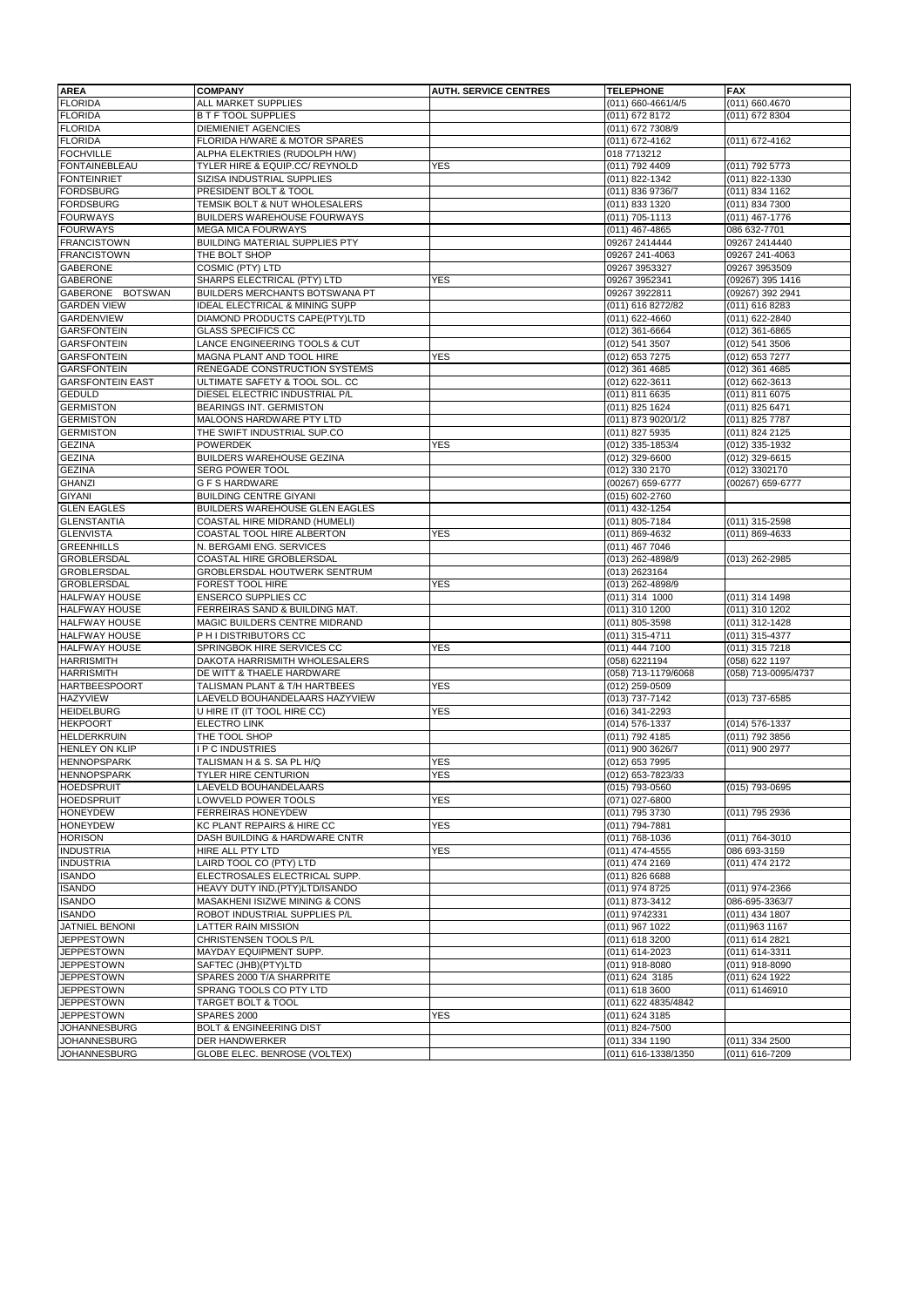| <b>AREA</b>             | <b>COMPANY</b>                     | <b>AUTH. SERVICE CENTRES</b> | <b>TELEPHONE</b>    | <b>FAX</b>        |
|-------------------------|------------------------------------|------------------------------|---------------------|-------------------|
| <b>JOHANNESBURG</b>     | H FROSCH (PTY) LTD                 |                              | $(011)$ 444-7020    | (011) 444-4163    |
| <b>JOHANNESBURG</b>     | HYDRO-LEC (PTY) LTD                | <b>YES</b>                   | (011) 835 2103      | (011) 835-2651    |
| <b>JOHANNESBURG</b>     | LIDO ELECTRICAL J.H.B. PTY LTD     |                              | (011) 334 7500      | (011) 334 8439    |
| JOHANNESBURG            | <b>MAIN HARDWARE</b>               |                              | (011) 334 6150      | (011) 334 5745    |
| <b>JOHANNESBURG</b>     | <b>TOOLQUIP &amp; ALLIED</b>       |                              | (011) 370-2727      | (011) 370-2700    |
| <b>JOHANNESBURG</b>     | VOLTEX (PTY)LTD - GAUTENG/KEENS    |                              | (011) 434-1300      | (011) 434-1735    |
| <b>JUKSKIE PARK</b>     | <b>BOBBY'S HIRE SHOP CC</b>        | YES                          | (011) 467-6246      | (011) 467-6248    |
| <b>KATHU</b>            | BEARINGS INT. KATHU                |                              | (011) 345-8074      | (011) 392-1591    |
| <b>KELVIN</b>           | ASAX AGENCIES CC                   |                              | (011) 444 5803      | (011) 444 5782    |
| <b>KELVIN</b>           | FLOOR SHIELD SYSTEMS CC            |                              | (011) 444-1333      | (011) 444-6666    |
| <b>KEMPTON PARK</b>     | BRIGHT LITE ELECTRICAL             |                              | (011) 609-0292      | (011) 452-1387    |
| <b>KEMPTON PARK</b>     | DURO TRADING SUPPLIES CC.          |                              | (011) 397 4045/7    | (011) 397-4619    |
| <b>KEMPTON PARK</b>     | MIKE LESSICKS HARDWARE             |                              | (011) 394 4897      | (011) 394 1953    |
| <b>KIMBERLEY</b>        | <b>B&amp;I ENGINEERING</b>         |                              | (053) 832-1432      | (053) 832-5393    |
| KIMBERLEY               | <b>BUILDERS MARKET KATHU</b>       |                              | (053) 723-2670      | (053) 723-2670    |
| KIMBERLEY               | <b>BUILDERS MARKET KIMBERLEY</b>   |                              | (053) 833-4214      | (053) 831-2840    |
| <b>KIMBERLEY</b>        | STEWARTS & LLOYDS KIMBERLEY        |                              | (053) 832-0550      | (053) 832-0553    |
| KIMBERLEY               | COASTAL TOOL HIRE KIMBERLEY        | <b>YES</b>                   | (053) 861-5200      |                   |
| <b>KIMBERLEY</b>        | <b>M &amp; G FASTENERS</b>         | <b>YES</b>                   | (053) 8314747       |                   |
| <b>KLERKSDORP</b>       | <b>BARKERS HARDWARE</b>            |                              | (018) 462 8531      | (018) 462 3924    |
| <b>KLERKSDORP</b>       | BEARINGS INT. KLERKSDORP           |                              | (018) 462-4523      | (018) 462-3894    |
| <b>KLERKSDORP</b>       | <b>BOLT &amp; ENGINEERING DIST</b> |                              | (018) 469-6300      |                   |
| <b>KLERKSDORP</b>       | <b>BOLT &amp; TOOL AFRICA</b>      |                              | (018) 462 7162      | (018) 464 3856    |
| <b>KLERKSDORP</b>       | <b>BUILDERS MARKET KLERKSDORP</b>  |                              | (018) 462 2521      |                   |
| <b>KLERKSDORP</b>       | ROTOR ELECTRICAL CC                |                              | (018) 469 1264      | (018) 469 3642    |
| <b>KLERKSDORP</b>       | THE HANDY HOUSE                    |                              | (018) 462 9630      | (018) 462 2473    |
| <b>KLERKSDORP</b>       | UNIVERSAL ENG SUPPLIES             |                              | (018) 462 7488/9    |                   |
| <b>KROONSTAD</b>        | THE PAINT SHOP                     |                              | (056) 212-2781      | (056) 212-8230    |
| <b>KRUGERDORP</b>       | FEDERATED TIMBERS KRUGERSDORP      |                              | (011) 953-2351      |                   |
| <b>KRUGERSDORP</b>      | D & L ENGINEERING SUPPLIES CC      |                              | (011) 762 5217/8/9  | (011) 762 5235    |
| <b>KRUGERSDORP</b>      | KRUGERSDORP GLASS WORKS            |                              | (011) 953 1783      |                   |
| <b>KRUGERSDORP</b>      | <b>TOOLMAN PTY LTD</b>             |                              | (011) 953 3740/3    | (011) 660 5928    |
| <b>KRUGERSDORP WEST</b> | <b>BIGS SUPPLIERS</b>              |                              | (011) 660 6114      | (011) 660 6115    |
| <b>KRUGERSDORP WEST</b> | WESTERN GAS CENTRE CC CK           |                              | (011) 660 3723/4/5  | (011) 660 5328    |
| <b>KURUMAN</b>          | EFFICIENT SALES CC                 |                              | (053) 712 0380/1371 | (053) 712-0577    |
| <b>KURUMAN</b>          | RUST CONWAY (INMINS SA)            |                              | (053) 712-1165      | (053) 712-3282    |
| <b>KURUMAN</b>          | SEAN BLAKE BUILDING SUPPLIES       |                              | (053) 712-3142      | (053) 712-2096    |
| <b>KURUMAN</b>          | COASTAL HIRE KURUMAN               | YES                          | (053) 712-0706      |                   |
| KYALAMI                 | NORTHERN BOLT & TOOL CC            |                              | (011) 315 5364      |                   |
| LADYBRAND               | OOS VRYSTAAT KAAP BEDRYF BPK       |                              | (051) 923-4563      | (051) 923-4587    |
| LEANDRA                 | HIGHVELD MINING SUPPLIES           |                              | (017) 683-0161/2    | (017) 683-0087    |
| LENASIA                 | EW TOOLS & INDUSTRIAL SUPP         |                              | (011) 854-5860      | (011) 854.5564    |
| LEPHALALE               | TALISMAN PLANT & T/H LEPHALALE     | <b>YES</b>                   | (014) 763-1292      |                   |
| LERAATSFONTEIN          | COASTAL TOOL HIRE WITBANK          | <b>YES</b>                   | (013) 692-4219      | (013) 692-4219    |
| <b>LICHTENBURG</b>      | BEARINGS INT.LICHTENBURG           |                              | $(011)$ 345-8060    | (011) 392 1591    |
| <b>LICHTENBURG</b>      | GEREEDSKAP SENTRUM                 |                              | (018) 6322856       | (018) 632 2855    |
| <b>LICHTENBURG</b>      | ISD ELEC & MINING SUP(T/BUSTER)    |                              | (018) 632 1947      | (018) 632 5253    |
| <b>LICHTENBURG</b>      | <b>NWK LIMITED</b>                 |                              | (018) 633 1000      | (018) 633 1903    |
| <b>LOUIS TRICHARDT</b>  | TRANSFORM ELEC. WHOLESALER         |                              | (015) 516 4001      | (015) 516 1162    |
| LUIPAARDSVLEI           | CLIP IT BATTERY TERMINALS CC.      |                              | (011) 762 5475-8    |                   |
| <b>LUSAKA</b>           | ALIBOATS                           | <b>YES</b>                   | 00260 9 69510962    |                   |
| LYDENBURG               | HANA'S HARDWARE & TILE CENTRE      |                              | (013) 235-2674      | (013) 235-2085    |
| LYDENBURG               | LAEVELED BOUHANDELAAR              |                              | (013) 235-1106/4503 | (013) 235-4503    |
| <b>LYDENBURG</b>        | WHOLESALE PLUMBING SUPPLY          |                              | (013) 235-4744      | (013) 235-1359    |
| LYDENBURG               | TALISMAN PLANT & T/H LYDENBURG     | <b>YES</b>                   | (013) 235-1034      |                   |
| LYNDHURST               | WL&S FASTENER MANUFACTUR CO CC     |                              | $(011) 882 - 1150$  | (011) 882-1043    |
| LYNNEAST                | PEAT INDUSTRIAL SUPPLIES P/L       |                              | (012) 804 1426      | (012) 804 1902    |
| LYNNWOODRIDGE           | HIREIT PLANT & TOOL HIRE CC        | <b>YES</b>                   | (012) 345-4778      | (012) 345-4778    |
| <b>LYTTLETON</b>        | <b>HIREQUIP CC</b>                 | YES                          | (012) 653-4017/41   | (012) 653-6027    |
| <b>MAFIKENG</b>         | SPRINGALL & CO                     |                              | (018) 381 6360      | (018) 381 21900   |
| <b>MAFIKENG</b>         | COASTAL HIRE MAFIKENG              | <b>YES</b>                   | (018) 381-5706      |                   |
| <b>MAKHADO</b>          | <b>EASY BUILD(CG INDUSTRIAL)</b>   |                              | (015) 516-1077      | (015) 516-0356    |
| <b>MAKHADO</b>          | LTT BOLT & NUT                     |                              | $(015) 516 - 5875$  | (015) 516-3483    |
| MALELANE                | LAEVELD BOUHANDELAARS/MALELANE     |                              | (013) 790-1670      | (013) 790-1673    |
| MANZINI                 | MANZINI BOLTS & NUTS (PTY) LTD     |                              | 09268 505-4998      |                   |
| MANZINI                 | TOOL & BOLT CENTRE (PTY) LTD       |                              | 09268 505 3417      | 09268 505 3476    |
| <b>MAPUTSOE</b>         | BUILDRITE H/W & BUILD MAT(P/L)     |                              | (09266) 224-31620   | (09266) 224-31622 |
| MARAISBURG              | BEARINGS INT. WEST RAND            |                              | (011) 474-6111      | (011) 474-6141    |
| <b>MARAISBURG</b>       | STEWARTS & LLYODS ROBERTVILLE      |                              | (011) 672 1100      | (011) 672 0411    |
| <b>MARAISBURG</b>       | TONGA PLANT HIRE (PTY) LTD         | YES                          | (011) 472 6991      | (011) 472 6662    |
| <b>MARSHALLTOWN</b>     | ORBIT ELECTRICAL SUPPLIES          |                              | (011) 474 2046      |                   |
| MARSHALLTOWN            | TRANSGLOBE IMPORT EXPORT           |                              | (011) 493-1824      | (011) 493-0847    |
| <b>MATSAPA</b>          | COASTAL HIRE SWAZILAND             |                              | (09268) 518 7806    | (09268) 518 7807  |
| <b>MATSAPHA</b>         | TECH-TOOL 2000 (PTY) LTD           |                              | 00268-5186620/1     | (00268) 518 6411  |
| <b>MAUN BOTSWANA</b>    | POWER SERVE (PTY) LTD              | <b>YES</b>                   | (09267) 686 0201    | (09267) 686 0714  |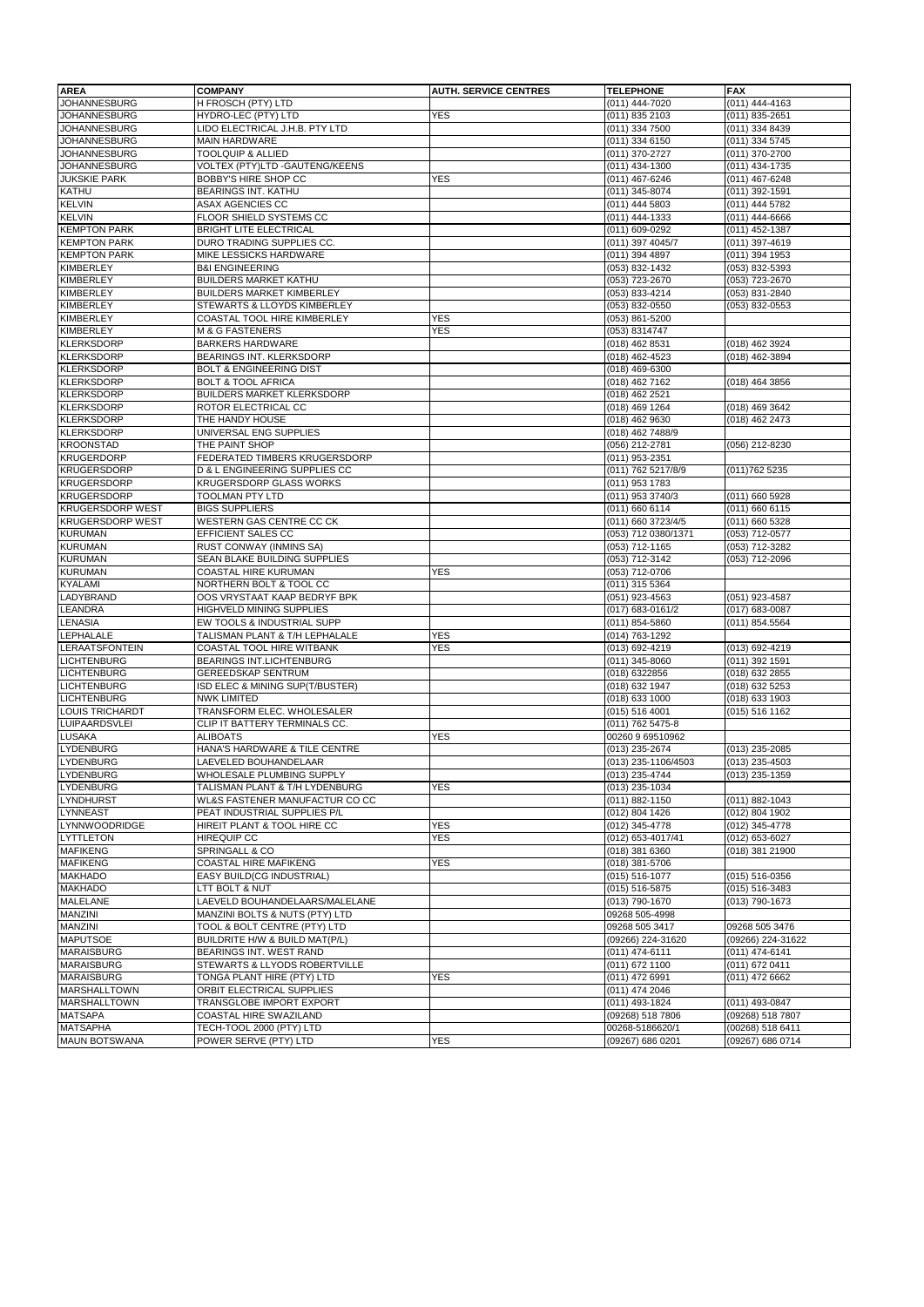| <b>AREA</b>                                 | <b>COMPANY</b>                                                   | <b>AUTH. SERVICE CENTRES</b> | <b>TELEPHONE</b>                   | <b>FAX</b>                         |
|---------------------------------------------|------------------------------------------------------------------|------------------------------|------------------------------------|------------------------------------|
| <b>MEADOWDALE</b>                           | JACKS PAINT EDENVALE(TINY MAN)                                   |                              | (011) 453-1067                     | (011) 453-3236                     |
| <b>MEYERTON</b>                             | MEYERTON BOLT& IND. SUPP CC                                      |                              | (016) 362-2664                     | (016) 362-0758                     |
| <b>MEYERTON</b>                             | PIETRIA HARDWARE                                                 |                              | (016) 362-0038/9                   | $(016)$ 362-4032                   |
| <b>MEYERTON</b>                             | VAAL STEEL BUILD & PLUMB W/S                                     |                              | $(016)$ 362-0506                   | (016) 362-0518                     |
| <b>MIDDELBURG</b>                           | <b>BOLT &amp; ENGINEERING DIST</b>                               |                              | (013) 243-3499                     |                                    |
| <b>MIDDELBURG</b>                           | BUILDERS MARKET MIDDELBURG                                       |                              | (013) 283-6500                     | (013) 283 6511                     |
| <b>MIDDELBURG</b>                           | <b>ELECTRO FIELD SERVICES</b>                                    |                              | (013) 282-6758                     | (013) 282-6780                     |
| <b>MIDDELBURG</b>                           | MIDDELBURG GLAS BK                                               |                              | (013) 282-5671                     | (013) 243-2636                     |
| <b>MIDRAND</b>                              | TRIO HARDWARE DISTRIBUTORS P/L                                   |                              | (011) 312-1870                     | (011) 312-0331                     |
| <b>MODDERFONTEIN</b>                        | ONE OWL ENTERPRISES (PTY) LTD.                                   |                              | (011) 452-8688                     | (011) 452-0479                     |
| <b>MODDERFONTEIN</b>                        | HIRE-COR MODDERFONTEIN                                           | YES                          | 0861 333399                        |                                    |
| <b>MOKOPANE</b>                             | E H HASSIM H/W P/L MOKOPANE                                      |                              | (015) 491-2151                     | (015) 491-5303                     |
| <b>MOKOPANE</b>                             | <b>FAIRPLAY STORE</b>                                            |                              | (015) 491-6521/7321                | (015) 491-7328                     |
| <b>MOKOPANE / POTGIETE</b>                  | STRUCK AND SCHULTZ                                               |                              | (015) 491 2191                     |                                    |
| <b>MONDEOR</b>                              | DE-JAY HIRING (PTY)LTD                                           |                              | (011) 835 1054                     | (011) 835 2947                     |
| <b>MONDEOR</b>                              | TRANSVAAL ABRASIVE CC                                            |                              | (011) 493 5151                     | (011) 493 0183                     |
| <b>MONTANAPARK</b>                          | TALISMAN PLANT & T/HIRE W/BOOM                                   | <b>YES</b>                   | (012) 543-3884                     | (012) 543-3882                     |
| <b>MORELETA PLAZA</b>                       | STRIKER TOOLS CC                                                 |                              | (012) 386-1657                     | (012) 386-1657                     |
| <b>MOZAMBIQUE</b>                           | <b>CONSTRUA</b>                                                  | YES                          | 466021 H/O                         |                                    |
| <b>NELSPRUIT</b>                            | BUILDERS WAREHOUSE NELSPRUIT                                     |                              | 082-320-3228/29                    |                                    |
| <b>NELSPRUIT</b>                            | <b>BUILDING CENTRE NELSPRUIT</b>                                 |                              |                                    |                                    |
| <b>NELSPRUIT</b>                            | COASTAL HIRE NELSPRUIT (H&T)                                     | <b>YES</b>                   | (013) 752-2825                     | (013) 753-3907                     |
| <b>NELSPRUIT</b>                            | LAEVELD BOUHANDELAAR NELSPRUIT                                   |                              | (013) 753-5311                     | (013) 753-5301                     |
| <b>NELSPRUIT</b>                            | LOWVELD REWINDERS CC                                             | <b>YES</b>                   | (013) 758-1322                     | (013) 758-1086                     |
| <b>NELSPRUIT</b>                            | NELSPRUIT ARMATURE WINDERS                                       |                              | (013) 753 2627                     | (013) 752 6245                     |
| <b>NELSPRUIT</b>                            | <b>POWERMAN</b>                                                  | <b>YES</b>                   | (013) 752-3206                     | (013) 752-3587                     |
| <b>NELSPRUIT</b><br><b>NEW DOORNFONTEIN</b> | TALISMAN PLANT&TOOL HIRE NELS                                    | YES                          | (013) 753-2810                     | (011) 402-9118                     |
|                                             | UNLIMITED BUILDING SUPP SA P/L                                   |                              | (011) 402-9113/4                   |                                    |
| <b>NEWVILLE</b><br>NOORDHEUWEL              | SUPREME ENTERPRISES PTY LTD<br><b>ARROW PLUMBING SUPPLIES CC</b> |                              | (011) 673 1120                     | (011) 6730443                      |
| <b>NORTH RIDING</b>                         | TALISMAN PLANT&T/HIRE N/RIDING                                   | <b>YES</b>                   | (011) 953-3986                     | (011) 660-4639                     |
| <b>NORTHCLIFF</b>                           | <b>BUILDERS SUPPLIES CENTRE</b>                                  |                              | $(011)$ 462 9003<br>(011) 793 7411 | $(011)$ 462 2664<br>(011) 793 5825 |
| <b>NORTHCLIFF</b>                           | COASTAL HIRE NORTH RIDING                                        | <b>YES</b>                   | (011) 708 3233                     | (011) 708 3771                     |
| <b>NORTHCLIFF</b>                           | LIFESTYLE GARDEN CENTRE P/L                                      |                              | (011) 792-5616                     | (011) 792-2257                     |
| <b>NORTHMEAD</b>                            | HENDERSON'S HARDWARE & INDUST.                                   |                              | (011) 817-3562/9                   | (011) 817-2177                     |
| <b>NORWOOD</b>                              | <b>STEVECO PTY LTD</b>                                           |                              | (011) 334 1230                     | (011) 334 0031                     |
| <b>NYLSTROOM</b>                            | <b>BUILDERS DISCOUNT</b>                                         |                              | (014) 717 2587                     |                                    |
| <b>NYLSTROOM</b>                            | TAMBOTIE HARDWARE PTY LTD                                        |                              | (014) 717 3180                     |                                    |
| <b>OBERHOLZER</b>                           | BEARINGS INT. OBERHOLZER                                         |                              | (018) 788-6672/3                   | (018) 786-1588                     |
| <b>OBERHOLZER</b>                           | <b>BLYVOOR TIMBERS</b>                                           |                              | (018) 788 3234                     | (018) 786 1379                     |
| <b>OLIFANTSFONTEIN</b>                      | MIDRAND INDUSTRIAL SUPPLIES CC                                   |                              | (011) 316 1004/5                   | (011) 316-1007                     |
| <b>ONVERWACHT</b>                           | COASTAL HIRE ELLISRAS(LILLIES)                                   | YES                          | (014) 763-6876                     |                                    |
| PAARDEKRAAL                                 | <b>F&amp;F BUILDING SUPPLIES</b>                                 |                              | (011) 762-4316                     | (011) 762-7422                     |
| <b>PARYS</b>                                | PULA HARDWARE                                                    |                              | (056) 811-2202                     | (056) 811-2203                     |
| <b>PARYS</b>                                | COASTAL HIRE PARYS                                               | YES                          | (056) 811-5100                     |                                    |
| <b>PHALABORWA</b>                           | ALCO MINING & INDUST. SUPP CC                                    |                              | (015) 781-0776                     | (015) 781-5210                     |
| <b>PHALABORWA</b>                           | COASTAL HIRE PHALABORWA                                          |                              | (015) 781-6067                     | $(015)$ 781-6065                   |
| <b>PHALABORWA</b>                           | <b>HEQLEM HARDWARE &amp; BUILING SUP</b>                         |                              | (015) 781-7204/5/6                 | (015) 781-3577                     |
| <b>PHALABORWA</b>                           | PHALABORWA AUTO SPARES & ACCES                                   |                              | (015) 781-1629                     | (015) 781-5436                     |
| <b>PHALABORWA</b>                           | FULELA TRADE INV. 51T/A C/PHAL                                   | YES                          | (015) 781-6067                     |                                    |
| <b>PINEGOWRIE</b>                           | AIR LEC POWER TOOLS (PTY) LTD                                    |                              | (011) 888 1252                     |                                    |
| <b>PINEGOWRIE</b>                           | THE HIRE SHOP                                                    | YES                          | (011) 792 8343                     |                                    |
| <b>PINEGOWRIE</b>                           | TIMBER CITY (DOUBLE R)                                           |                              | (011) 942 4246                     | (011) 886 3199                     |
| <b>POLOKWANE</b>                            | <b>BUILDERS MARKET PIETERSBURG</b>                               |                              | (015) 2920622                      | (015) 292 1446                     |
| <b>POLOKWANE</b>                            | <b>ELECTRIC CENTRE</b>                                           |                              | (015) 291 1811                     | $(015)$ 295 8460                   |
| <b>POLOKWANE</b>                            | FAST TOOLS (PTY) LTD                                             |                              | (015) 297 2245                     | (015) 297 2249                     |
| <b>POLOKWANE</b>                            | MAZZAR TOOL & ACCESSORIES                                        | <b>YES</b>                   | (015) 295 4957                     |                                    |
| <b>POLOKWANE</b>                            | TOOLTRIC PTY LTD                                                 | <b>YES</b>                   | (015) 295 5982                     | (015) 295 6151                     |
| POLOKWANE                                   | ALERT STEEL POLOKWANE                                            |                              | (015) 292-2043                     | (015) 292-2051                     |
| <b>POLOKWANE</b>                            | BEARINGS INT. POLOKWANA                                          |                              | (011) 345-8060                     | (011) 392 1591                     |
| <b>POLOKWANE</b>                            | BUILDERS WAREHOUSE POLOKWANE                                     |                              | (015) 292-0930/2/7                 | (015) 292-0959                     |
| <b>POLOKWANE</b>                            | FEDERATED TIMBERS POLOKWANE                                      |                              | (015) 297 3442                     | $(015)$ 297 3656                   |
| <b>POLOKWANE</b>                            | <b>J &amp; D FASTENERS</b>                                       |                              | (015) 291 1370                     | (015) 291 1378                     |
| <b>POLOKWANE</b>                            | <b>WENBRO</b>                                                    | <b>YES</b>                   | (015) 293-1612                     | $(015)$ 293-1668                   |
| <b>POLOKWANE</b>                            | COASTALHIRE POLOKWANE(SUNGLIDE                                   | YES                          | (015) 295-8230                     |                                    |
| <b>POSTMASBURG</b>                          | DIE VERF WINKEL/HUTTON KONSTR                                    |                              | (053) 313-2166                     | (053) 313-2291                     |
| POSTNETSUITE 140                            | HI-TECH TOOL & ENG. SUPP. CC                                     |                              | (011) 452-4033                     | (011) 452-4033                     |
| <b>POTCHEFSTROOM</b>                        | EB'S HARDWARE                                                    |                              | (018) 297-1447                     | (018) 293-0400                     |
| <b>POTCHEFSTROOM</b>                        | SAYED'S INDUSTRIAL SUPPLIES PT                                   |                              | (018) 297 0817                     | (018) 294 4149                     |
| <b>POTCHEFSTROOM</b>                        | TALISMAN PLANT & T/HIRE POTCH                                    | YES                          | (018) 293-2699                     | (018) 293-3052                     |
| <b>POTGIETERSRUS</b>                        | ARONS HARDWARE CC                                                |                              | (015) 491-8280                     | $(015)$ 491-6448                   |
| <b>POTGIETERSRUS</b>                        | BEARINGS INT. POTGIETERSRUS                                      |                              | (015) 491 5755                     | (015) 491 8461                     |
| <b>PRETORIA</b>                             | CHAMBERLAIN F H TRADING P/L                                      |                              | (012) 356 9500                     | (012)329-0740                      |
| <b>PRETORIA</b>                             | HIRE IT PLANT & TOOL HIRE                                        |                              | (012) 997 6518                     |                                    |
| <b>PRETORIA</b>                             | NATIONAL TOOL REQUISITES P/L                                     |                              | (012) 324 1255                     |                                    |
| <b>PRETORIA</b>                             | PASSETTI POWER TOOLS                                             | <b>YES</b>                   | (012) 327-1753/4                   | (012) 327-1757                     |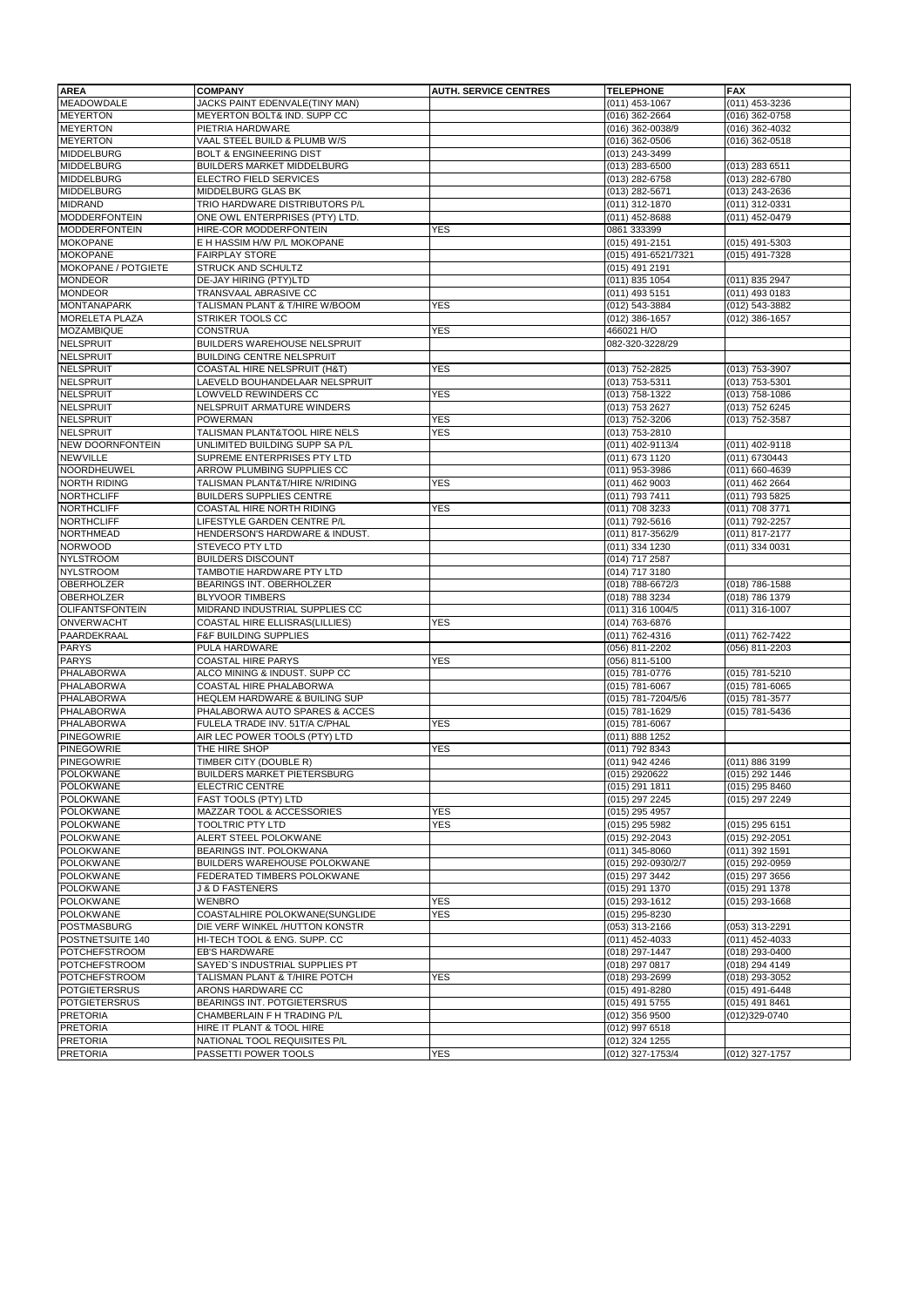| <b>AREA</b>               | <b>COMPANY</b>                       | <b>AUTH. SERVICE CENTRES</b> | <b>TELEPHONE</b>     | <b>FAX</b>          |
|---------------------------|--------------------------------------|------------------------------|----------------------|---------------------|
| <b>PRETORIA</b>           | PRETORIA TOOL AND ELECTRICAL         |                              | (012) 328 4374       | (012) 326 4398      |
| <b>PRETORIA</b>           | THE SCREW MAN PRETORIA PTY LTD       |                              | (012) 328-3666       | (012) 328-3669      |
| PRETORIA NORTH            | MIKETON TOOLS CC                     | <b>YES</b>                   | (012) 8047272        |                     |
| <b>PRETORIA WEST</b>      | BEARINGS INT. PRETORIA               |                              | (012) 327-1096/7/8/9 | (012) 327-1124      |
| PRETORIA WEST             | HUMPHRIES & JEWELL (PTY) LTD         |                              | (012) 327-0673       | (012) 327-0680      |
| <b>PRETORIA WEST</b>      | MATEKOR INDUSTRIAL EQUIPMENT         |                              | (012) 327-2057/8     | (012) 327-2061      |
| <b>PRIMROSE</b>           | JAYEN PAINTS AND HARDWARE            |                              | (011) 825 5030       | (011) 873.8799      |
| <b>PRIMROSE</b>           | REEF PNEUMATIC & IND. SUPPLIES       |                              | (011) 828-2397/7864  | (011) 828 7891      |
| PTA GARDENS               | BUILDERS W/HOUSE PTA GARDENS         |                              | (012) 379-6008       | (012) 379-4565      |
| <b>RANBURG</b>            | <b>BUILDERS EXPRESS RANDBURG</b>     |                              | (011) 793-6110       | (011) 793-5994      |
| <b>RANDBURG</b>           | BUILD PLUMB & TILE RANDBURG          |                              | (011) 886-0734/5/6   | (011) 789-6856      |
| <b>RANDBURG</b>           | DEN BRAVEN S A P/L                   |                              | (011) 792 4499/3830  | (011) 793 1428      |
| <b>RANDBURG</b>           | HARDWARE CENTRE EAST RAND            |                              | $(011) 826 - 1058$   | $(011)$ 826-1066    |
| <b>RANDBURG</b>           | HARDWARE CENTRE RANDBURG             |                              | (011) 791-0844/49    | (011) 791-0850      |
| <b>RANDBURG</b>           | MULTIFIX (PTY) LTD                   |                              | (011) 791-1851       | (011) 791-1835      |
| <b>RANDBURG</b>           | URI'S POWER HARDWARE(RANDBURG)       | <b>YES</b>                   | (011) 781-1162       |                     |
| <b>RANDFONTEIN</b>        | DIY DEPOT RANDFONTEIN                |                              | (011) 412-1030/1     | (011) 692-1861      |
| <b>RANDFONTEIN</b>        | MAN-DIRK PTY LTD                     |                              | (011) 412 1020       | (011) 412 1020      |
| <b>RANDFONTEIN</b>        | RANDFONTEIN TRAD CENT BUILD IT       |                              | (011) 412 1037/8/9   | (011) 692 3929      |
| <b>RANDHART</b>           | A & B ELECTRICAL                     |                              | (011) 868-1529       | (011) 868-1530      |
| <b>RANGEVIEW</b>          | <b>INLAND HIRE CC</b>                | <b>YES</b>                   | (011 954-0927        |                     |
| RANT-EN-DAL               | MONUMENT MALL MICA                   |                              | (011) 955 5315       | (011) 955 5314      |
| RANT-EN-DAL               | RANT-EN-DAL MICA (MONUMENT)          |                              | (011) 660 9225       | (011) 660 9694      |
| <b>RAYTON</b>             | RAYTON MICA CC HOEKSTRA              |                              | (012) 734-4724       | (012) 734-4724      |
| REITZ                     | <b>VRYSTAAT KO OP BEPERK</b>         |                              | (058) 863 8111       | (058) 863 8333      |
| <b>RIVONIA</b>            | BUILDERS WAREHOUSE RIVONIA           |                              | (011) 803-2006       | (011) 803-6828      |
| <b>RIVONIA</b>            | UNIVERSAL TOOL HIRE                  |                              | (011) 394-2500       | (011) 394-8707      |
| <b>ROODEPOORT</b>         | ABNER ELECTRICAL WHOLESALERS         |                              | (011) 766 3400       |                     |
| <b>ROODEPOORT</b>         | BUILDERS WAREHOUSE ROODEPOORT        |                              | (011) 679-4772       | (011) 679-4990      |
| <b>ROODEPOORT</b>         | <b>ESSACKS HARDWARE CC</b>           |                              | (011) 763 1453/3694  | (011) 766 3282      |
| <b>ROSETTENVILLE</b>      | GARRYSON PNEUMATICS ABRASIVE         |                              | (011) 493 7767       | (011) 493 7557      |
| <b>ROSETTENVILLE</b>      | TH DEFFENTHAL T/A T&L                |                              | (011) 435 5617       | (011) 435 2774      |
| <b>RUSTENBURG</b>         | BEARINGS INT. RUSTENBURG             |                              | (014) 597-3580/1     | $(014)$ 597-2583    |
| <b>RUSTENBURG</b>         | <b>BOLT &amp; ENGINEERING DIST</b>   |                              | (014) 597-7500       |                     |
| <b>RUSTENBURG</b>         | <b>BUILDERS WAREHOUSE RUSTENBURG</b> |                              |                      |                     |
|                           |                                      |                              | (014) 537-3170/1/2/3 | (014) 537-3174      |
| <b>RUSTENBURG</b>         | FEDERATED TIMBERS RUSTENBURG         |                              |                      |                     |
| <b>RUSTENBURG</b>         | K & D MINE SUPPLIERS PTY LTD         |                              | (014) 5921304        | (014) 5920039       |
| <b>RUSTENBURG</b>         | NORTON & SCALLAN MINING SUPPLI       |                              | (014) 592-1301/2/3   | (014) 592-4351      |
| <b>RUSTENBURG</b>         | PLATINUM BUILDIT CC                  |                              | (014) 594-1478       | (014) 592-1106      |
| <b>RUSTENBURG</b>         | RUSTENBURG BEARING & TOOL CEN.       |                              | (014) 592.9285       | (014) 592-9288      |
| <b>RUSTENBURG</b>         | RUSTENBURG BUILDING MATERIALS        |                              | (014) 590-8400       | (014) 592-7352      |
| <b>RUSTENBURG</b>         | RUSTENBURG TOOL HIRE CC              | <b>YES</b>                   | (014) 597 2199       | (014) 592 6567      |
| <b>RUSTENBURG</b>         | SCHUMUL WHEELS CC                    |                              | (014) 592-8651       | (014) 592-8651      |
| <b>RUSTENBURG</b>         | TALISMAN PLANT&T/H RUSTENBURG        | <b>YES</b>                   | (014) 592-3884       | (014) 592-3077      |
| <b>RUSTENBURG</b>         | TIMBER CITY RUSTENBURG               |                              | (014) 592-6359       | (014) 592-9472      |
| <b>RUSTENBURG</b>         | COASTAL HIRE RUSTENBURG              | <b>YES</b>                   | (014) 592-6288       |                     |
| <b>RYNFIELD</b>           | BENONI SAND AND B/WARE P/L           |                              | $(011)$ 968-1166     | (011) 968-1997      |
| <b>SABIE</b>              | SABIE HARDWARE (LONE CREEK)          |                              | (013) 764-3299       | (013) 764.1836      |
| <b>SANDRINGHAM</b>        | JACK'S PAINT BENONI                  |                              | (011) 421-7251       | (011) 421-9614      |
| <b>SANDTON</b>            | <b>GRATUS &amp; GRATUS</b>           | YES                          | (011) 4529500        |                     |
| <b>SASOLBURG</b>          | BEARINGS INT. SASOLBURG              |                              | (016) 976 2381/4     | (016) 976 2373      |
| <b>SASOLBURG</b>          | EDNO ENGINEERING SUPPLIES            |                              | (016) 971-4632/3     | (016) 971-2821      |
| <b>SASOLBURG</b>          | SEIBOD GAS SUPPLIES                  |                              | (016) 976-0053       | (016) 976-0054      |
| SASOLBURG                 | TOOLNET (ACE TOOLNET CC)             |                              | (016) 931-2533       | (016) 931-2533      |
| SAXONWORLD                | <b>HOWSON RAMSDEN</b>                |                              | $(011)$ 614 2011     | $(011)$ 614 5004    |
| <b>SCHWEIZER - RENEKE</b> | SCHWEIZER MINI BOU                   |                              | (053) 963-1229       | $(053)$ 963-1872    |
| <b>SECUNDA</b>            | HIGHVELD MICA HARDWARE               |                              | (017) 634 3301       | (017) 634 3405      |
| <b>SECUNDA</b>            | SECUNDA TURF & IND. SUPP. CC         |                              | $(017)$ 631-1960     | (017) 631-1979      |
| <b>SILVERTON</b>          | COASTAL HIRE (SILVERTON)             | <b>YES</b>                   | (012) 804-7782       | (012) 804-3106      |
| <b>SILVERTON</b>          | COSMO GAS & WELDING EQ CC.           |                              | (012) 804 3888       | (012) 804 6571      |
| <b>SILVERTON</b>          | ELECTRAHERTZ CC.                     |                              | (011) 397 1750       |                     |
| <b>SILVERTON</b>          | GEM TOOL CO PTY LTD                  |                              | (012) 804 3500       | (012) 804-9154      |
| <b>SILVERTON</b>          | <b>SILVERTON BOLT &amp; NUT</b>      |                              | (012) 804-1974       | (012) 804-5357      |
| <b>SILVERTON</b>          | TALISMAN PLANT S/TON                 | <b>YES</b>                   | (012) 804-3884       | (012) 804-4490      |
| <b>SILVERTON</b>          | MASSHIRE SILVERTON                   | YES                          | (012) 804-5700       |                     |
| SINOVILLE                 | DAD'S TOOLBOX CC                     |                              | (012) 252-7111       | (012) 252-7112      |
| SINOVILLE                 | <b>EXECUTOOL</b>                     |                              | (012) 548 7425       | (012) 548 7426      |
| SINOVILLE                 | M K ELECTRICAL                       |                              | (012) 548-0003       | (012) 548-9777      |
| <b>SOUTH HILLS</b>        | LAMBATS FAST. & TOOLS                |                              | (011) 865 4400       |                     |
| SPRINGFIELD               | TOOLTECH H&M                         |                              | (011) 683-1761       | (011) 683 1794/1795 |
| <b>SPRINGS</b>            | <b>ANDREWS P/TOOLS</b>               |                              | (011) 815 3778       | (011) 815 3853      |